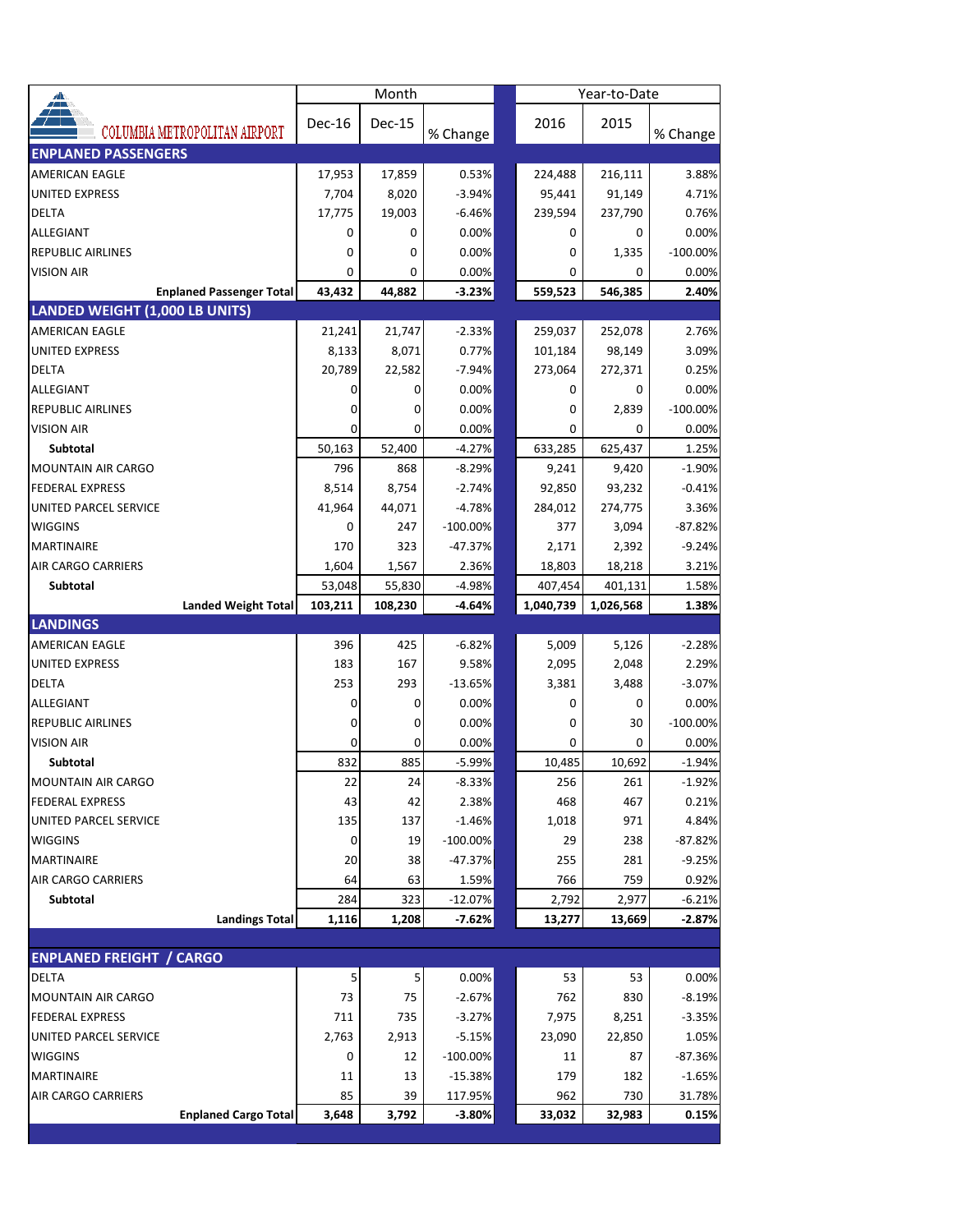## **MONTHLY ENPLANED PASSENGERS 2013 - 2016**



|      | Jall   | reu    | ivid.  |        | ivid v | <b>JUIL</b> | Jul    | Aug    | <b>JED</b> | ັບເເ   | <b>IVUV</b> | vec    | Gianu lutal |
|------|--------|--------|--------|--------|--------|-------------|--------|--------|------------|--------|-------------|--------|-------------|
| 2013 | 36,703 | 35,006 | 42.175 | 46.129 | 45,865 | 44,557      | 42,912 | 43.476 | 40,365     | 44,196 | 40,657      | 40,883 | 502,924     |
| 2014 | 33,851 | 33,094 | 42,923 | 45.935 | 47.810 | 45,975      | 46,258 | 44,601 | 43,391     | 45.921 | 41,285      | 42.725 | 513.769     |
| 2015 | 36,802 | 36,231 | 44.464 | 48.899 | 51.377 | 48,369      | 50.406 | 48.591 | 45.138     | 45.515 | 45.712      | 44.882 | 546.386     |
| 2016 | 10.956 | 43.036 | 44,092 | 49.141 | 53.632 | 49.373      | 48.182 | 48.266 | 46.475     | 47.989 | 44,949      | 43.432 | 559.523     |



|      | Jar        |           | Mar        | Anr        | Mav        | Jun.       |            | Aug        |            | Oci        | Nov        | Dec        | <b>Grand Total</b> |
|------|------------|-----------|------------|------------|------------|------------|------------|------------|------------|------------|------------|------------|--------------------|
| 2013 | 10,644,000 | 9,494,000 | 10,510,000 | 10,068,000 | 10,972,000 | 9,676,000  | 9,260,000  | 10,534,000 | 9,370,000  | 11,616,000 | 10,280,000 | 12,618,000 | 125,042,000        |
| 2014 | 9,898,000  | 3.846.000 | 9.900.000  | 10.180.000 | 9.884.000  | 9.238.000  | 10.136.000 | 10.152.000 | 9,834,000  | 11.144.000 | 9.500.000  | 15.286.000 | 123.998.000        |
| 2015 | 9,768,000  | 9,370,000 | 9,988,000  | 10,788,000 | 9,930,000  | 10,126,000 | 10,880,000 | 9,892,000  | 10,286,000 | 10,234,000 | 9,100,000  | 14.564.000 | 124,926,000        |
| 2016 | 9,444,000  | 9,388,000 | 11,164,000 | 10,856,000 | 10.304.000 | 11,174,000 | 10,234,000 | 11,874,000 | 11,408,000 | 10,482,000 | 11,320,000 | 14.782.000 | 132,430,000        |



|      | Jan    | Feb    | Mar    | Apr    | May    | Jun    | Jul    | Aug    | Sep    | Oct    | Nov    | Dec     | <b>Grand Total</b> |
|------|--------|--------|--------|--------|--------|--------|--------|--------|--------|--------|--------|---------|--------------------|
| 2012 | 86,396 | 76.686 | 85.504 | 87.833 | 90,837 | 83,653 | 87.337 | 87,927 | 80,081 | 86.381 | 80.947 | 91.914  | 1.025.496          |
| 2013 | 79.392 | 71.097 | 82.511 | 88.911 | 85,392 | 82.805 | 85,518 | 84.810 | 83.276 | 87.442 | 75.984 | 104.496 | 1,011,634          |
| 2014 | 76,081 | 71.755 | 79,034 | 87,409 | 87,187 | 85,418 | 93,617 | 87.441 | 85,175 | 84,411 | 80.810 | 108,230 | 1,026,568          |
| 2015 | 78,313 | 77,208 | 90.384 | 85.766 | 90,122 | 90,513 | 85,423 | 84.439 | 84,632 | 83,731 | 86.997 | 103.211 | 1,040,739          |

**MONTHLY LANDED WEIGHT 2013 - 2016**